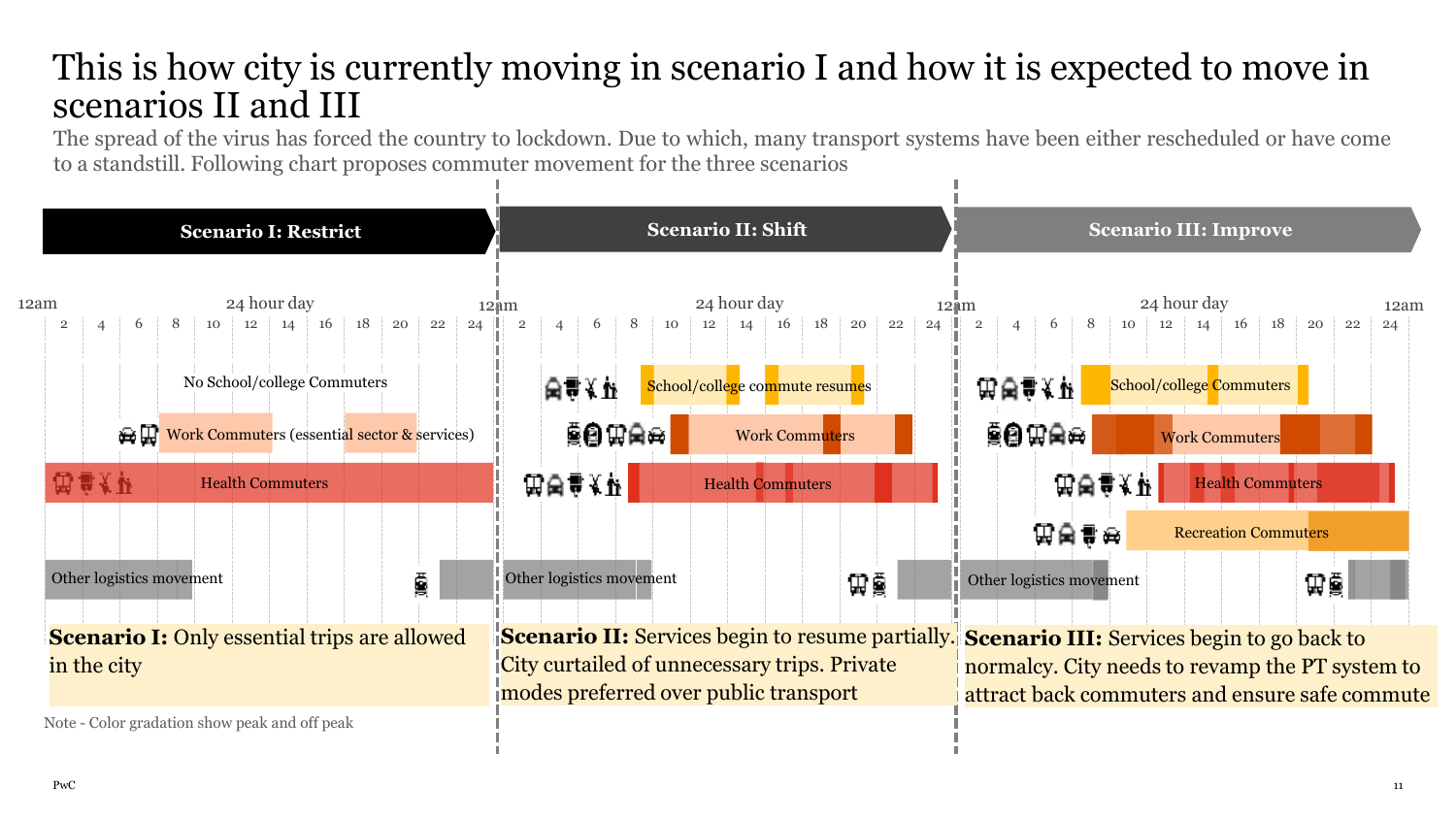## Mode wise strategies for optimised use of resources and capacity, in the three intervention levels- Enforcement, Planning and Policy – **Scenario I:Restrictive**

|            | Supervision                                                                                                  | <b>Social Distancing</b>                                                                                                                                     | Hygiene &<br>Safety                                                                                                                                     | Information<br>Dissemination                                                                                                       | <b>Operations</b><br>(Scheduling & Route optimization)                                                                             | Fare                                              |  |
|------------|--------------------------------------------------------------------------------------------------------------|--------------------------------------------------------------------------------------------------------------------------------------------------------------|---------------------------------------------------------------------------------------------------------------------------------------------------------|------------------------------------------------------------------------------------------------------------------------------------|------------------------------------------------------------------------------------------------------------------------------------|---------------------------------------------------|--|
| ē          | Temporary termination of operations                                                                          |                                                                                                                                                              |                                                                                                                                                         |                                                                                                                                    |                                                                                                                                    |                                                   |  |
| jn         | Temporary termination of operations                                                                          |                                                                                                                                                              |                                                                                                                                                         |                                                                                                                                    |                                                                                                                                    |                                                   |  |
| $\boxplus$ | Strict supervision of<br>commuter movement<br>for exempted services<br>only                                  | $\blacksquare$ Restrictive<br>access/seating plan to<br>avoid contact & maintain<br>social distancing<br><b>Markings</b> for maintaining<br>queuing distance | Deep sanitization of fleet,<br>stations, terminals<br><b>Personal Protective</b><br>Equipment (PPE) kits for<br>staff/crew<br><b>Temperature checks</b> | Unified communication<br>portal<br>Information<br>Communication &<br>Education (ICE) material<br>for advocating safety<br>measures | Operations at minimum<br>capacity<br>Schedule & Route<br>Optimization<br>Fleets for freight movement<br>Digital Assignment of duty | Simplified Fare System<br><b>Cashless Transit</b> |  |
|            | Temporary termination of operations                                                                          |                                                                                                                                                              |                                                                                                                                                         |                                                                                                                                    |                                                                                                                                    |                                                   |  |
| É.         | Private vehicles permitted only for accessing to essential/exempted services. Radio cab operation terminated |                                                                                                                                                              |                                                                                                                                                         |                                                                                                                                    |                                                                                                                                    |                                                   |  |
| ¥.         | Temporary termination of operations                                                                          |                                                                                                                                                              |                                                                                                                                                         |                                                                                                                                    |                                                                                                                                    |                                                   |  |
| ħ          | Strict supervision of<br>pedestrian movement for<br>essential services                                       | <b>NA</b>                                                                                                                                                    | Deep sanitization of street<br>furniture & street<br>hardware                                                                                           | <b>ICE</b> material for<br>advocating safety measures                                                                              | <b>NA</b>                                                                                                                          | <b>NA</b>                                         |  |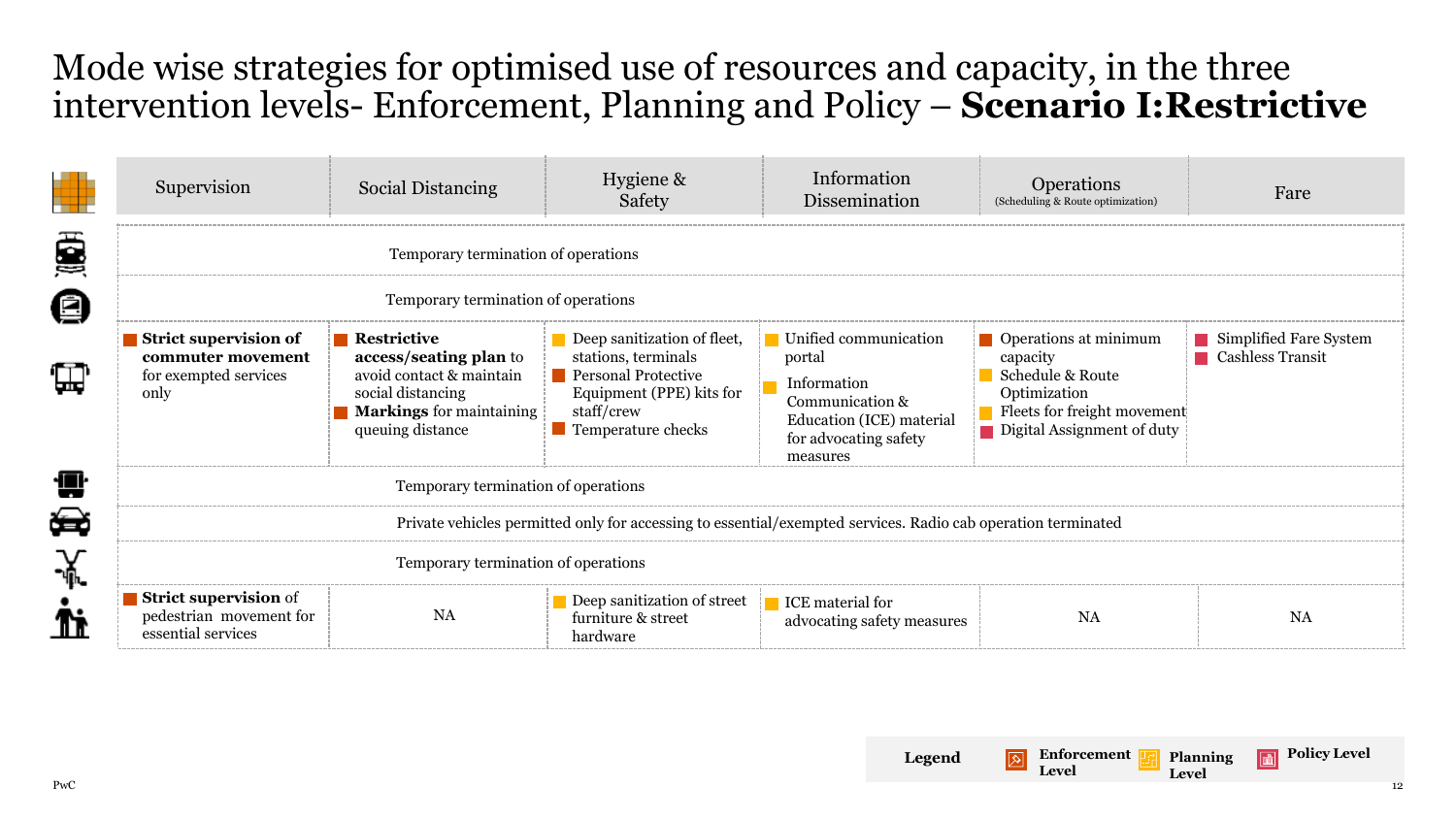## Mode wise strategies for optimised use of resources and capacity, in the three intervention levels- Enforcement, Planning and Policy – **Scenario II: Shift**

|    | Supervision                                 | <b>Social Distancing</b>                                                                                                     | Hygiene &<br>Safety                                                                                               | Information<br>Dissemination                                                             | <b>Operations</b><br>(Scheduling & Route optimization)                                                                                             | Fare                                                                                                      |
|----|---------------------------------------------|------------------------------------------------------------------------------------------------------------------------------|-------------------------------------------------------------------------------------------------------------------|------------------------------------------------------------------------------------------|----------------------------------------------------------------------------------------------------------------------------------------------------|-----------------------------------------------------------------------------------------------------------|
| ë  | Strict Supervision to<br>avoid overcrowding | Keep moderate load factor<br>Demand distribution<br>Controlled Access points<br>Markings for maintaining<br>queuing distance | Deep sanitization plan<br><b>Personal Protective</b><br>Equipment (PPE) Kits<br><b>Temperature checks</b>         | Unified communication<br>portal<br><b>ICE</b> material for advocating<br>safety measures | <b>Depending Operations</b><br>Schedule reorganization<br><b>Resource Planning</b><br>Digital assignment of duty<br>Fleet for essential services   | Simplified Fare System<br>Encourage Digital Payment<br>Systems<br>Concessionary/Pass Travel               |
|    | Strict Supervision to<br>avoid overcrowding | Keep moderate load factor<br>Demand distribution<br>Controlled Access points<br>Markings for maintaining<br>queuing distance | Deep sanitization plan<br>Personal Protective<br>Equipment (PPE) Kits<br>Temperature checks                       | Unified communication<br>portal<br>ICE material for advocating<br>safety measures        | <b>D</b> Optimized Operations<br>Schedule reorganization<br><b>Resource Planning</b><br>Digital assignment of duty<br>Fleet for essential services | Simplified Fare System<br>Encourage Digital Payment<br>Systems<br>Concessionary/Pass Travel               |
| Щ  | Strict Supervision to<br>avoid overcrowding | Keep moderate load factor<br>& avoiding standing<br>Markings for maintaining<br>queuing distance                             | Deep sanitization plan<br><b>Personal Protective</b><br>Equipment (PPE) Kits<br>$\blacksquare$ Temperature checks | Unified communication<br>portal<br><b>ICE</b> material for advocating<br>safety measures | Rationalized Operations<br><b>Resource Planning</b><br>Digital assignment of duty<br>Fleet for essential services                                  | Simplified Fare System<br><b>Encourage Digital Payment</b><br><b>Systems</b><br>Concessionary/Pass Travel |
| ₩  | Strict Supervision to<br>avoid overcrowding | <b>T</b> Temporary termination of<br>shared services<br>$\blacksquare$ Markings for maintaining<br>queuing distance          | Periodic Sanitization of<br>vehicles                                                                              | <b>NA</b>                                                                                | Zone based restricted<br>movement                                                                                                                  | Encourage Digital<br><b>Payment Systems</b>                                                               |
| Ħ  | <b>NA</b>                                   | Temporary termination of<br>shared services                                                                                  | Periodic Sanitization of<br>vehicles                                                                              | <b>NA</b>                                                                                | <b>Fleet for essential services</b>                                                                                                                | <b>Encourage Digital</b><br><b>Payment Systems</b>                                                        |
| ¥. | <b>NA</b>                                   | <b>NA</b>                                                                                                                    | Periodic Sanitization of<br>vehicles                                                                              | ICE material for<br>advocating safety measures                                           | <b>Tracking of vehicles</b>                                                                                                                        | <b>NA</b>                                                                                                 |
|    | <b>NA</b>                                   | <b>NA</b>                                                                                                                    | Deep sanitization of<br>street furniture & street<br>hardware                                                     | ICE material for<br>advocating safety measures                                           | <b>NA</b>                                                                                                                                          | <b>NA</b>                                                                                                 |

**Level**